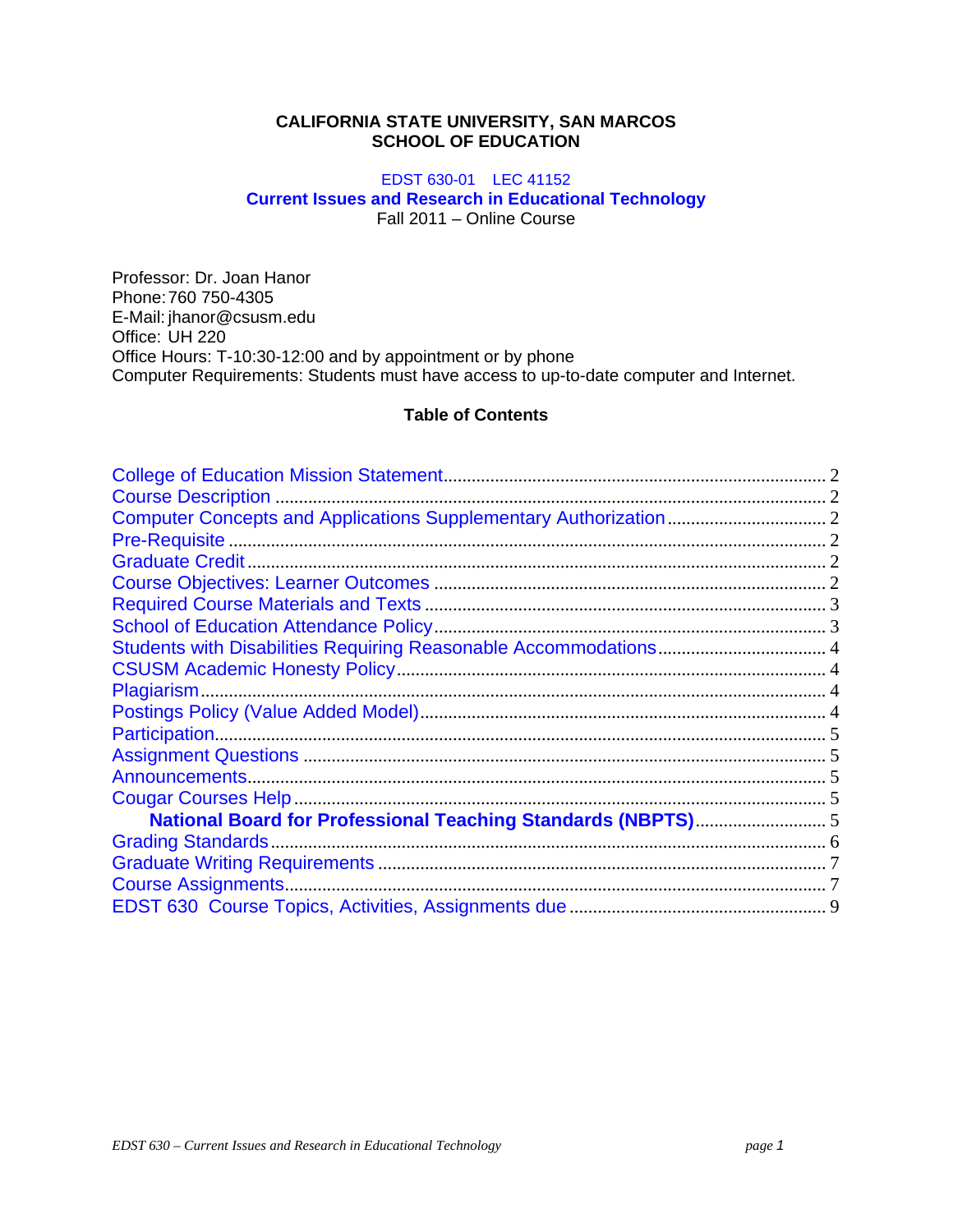# **College of Education Mission Statement**

The mission of the College of Education Community is to collaboratively transform public education by preparing thoughtful educators advancing professional practices. We are committed to diversity, educational equity, and social justice, exemplified through reflective teaching, life-long learning, innovative research and on-going service. Our practices demonstrate a commitment to student-centered education, diversity, collaboration, professionalism, and shared governance. (Adopted by COE Governance Community, October, 1997).

# **Course Description**

This course prepares educators to critically examine major issues, current research, and future trends in educational technology. Course assignments will include an analysis of the impact of emerging technologies on learning and teaching through implementation of lessons with students; strategies for using emerging technologies for conducting research; and opportunities to make informed decisions on critical issues of equity, ethics, and copyright.

# **Computer Concepts and Applications Supplementary Authorization**

This course is one of the four courses that have been approved to satisfy the California Supplementary Authorization (CSA) in Computer Concepts and Applications requirement. All four courses are offered completely online! Regardless of where you live in the state, you may now fulfill CSA requirements by completing four, three-unit, graduate-level courses in Computer Concepts and Applications, offered collaboratively by the CSUSM School of Education and Extended Studies. Contact Extended Studies for more information: 760-750-4020. Teacher Education Program Contact Ms. Nicole Orsini, Coordinator. Phone 760-750-8707 Email: norsini@csusm.edu

# **Pre-Requisite**

Teaching Credential and classroom experience required. Students who are near completion of their credential may take the course with instructor approval. All students will be asked to implement lessons with students in classrooms, in small groups, or in another setting approved by the instructor (guest teacher in another teacher's classroom is an option).

# **Graduate Credit**

This is a graduate level course, and successful completion can be applied toward elective requirements for some Masters Programs including the Masters in Education General option through the School of Education at Cal State San Marcos. Note that students must receive an A or B in order to use the course as one of their electives.

# **Course Objectives: Learner Outcomes**

By the end of this class, students will

- 1. *Demonstrate knowledge of the National Educational Technology Standards (NETS) for teachers, students, and administrators.*
- *2. Be knowledgeable about issues of change, digital divide, equity, and challenges of implementation of technology in the curriculum.*
- *3. Use technological resources to create and assess technology-enhanced lessons aligned with the adopted curriculum.*
- *4. Identify key features of various electronic communication forums and be able to apply their use for purposes of professional growth, research, and instruction.*
- *5. Design, adapt, and use lessons that address students' needs to develop information literacy and problem solving skills as tools for lifelong learning.*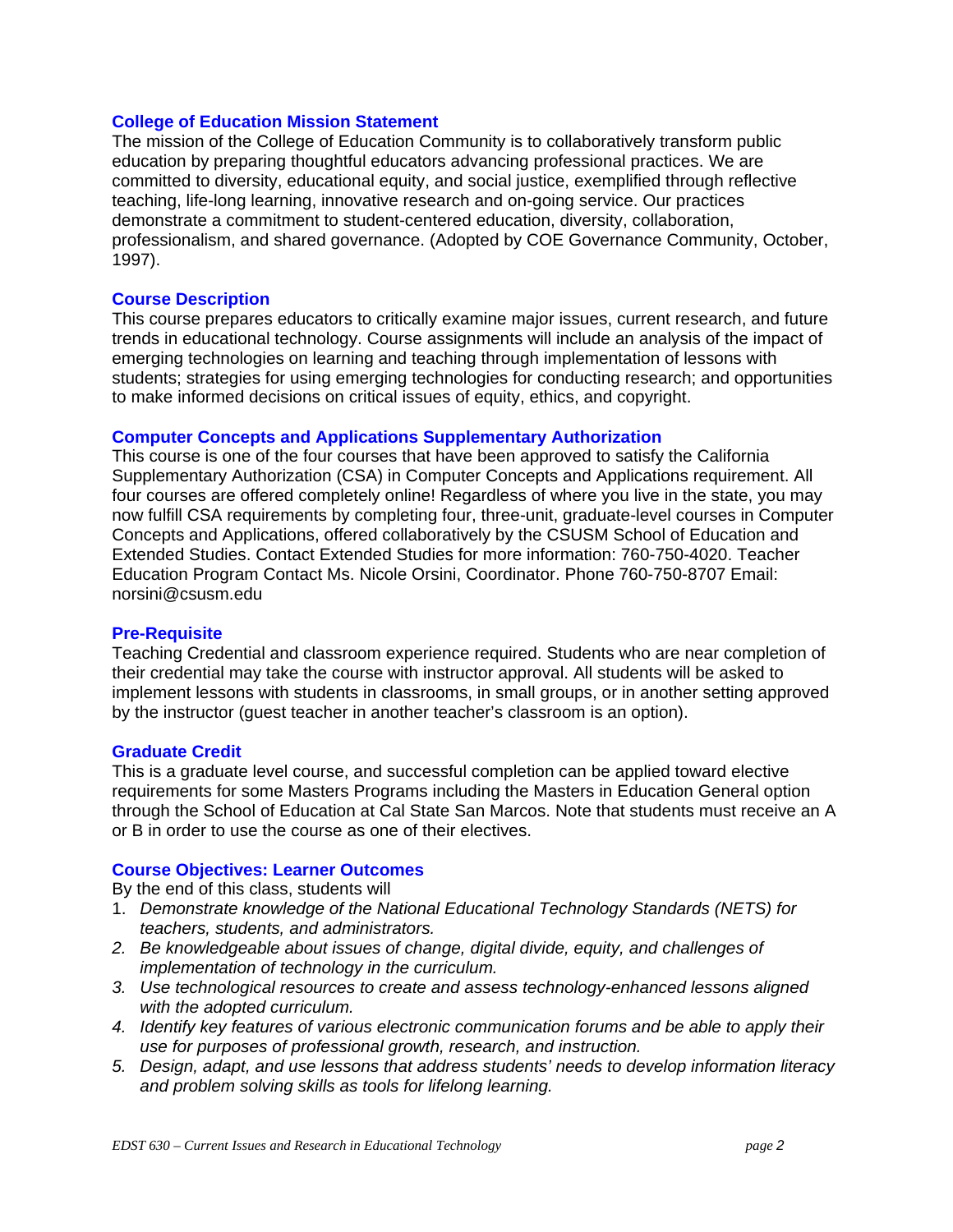- <span id="page-2-0"></span>*6. Use computer applications for a variety of educational purposes including manipulating and analyzing data for assessing student learning and for providing feedback.*
- 7. *Demonstrate competence in evaluating the authenticity, reliability and bias of data gathered, determining outcomes, and evaluating the success or effectiveness, monitoring and reflecting upon the results of using technology in instruction.*

# **Required Course Materials and Texts**

- 1. ISTE Student Membership: http://www.iste.org (approximately \$34) ISTE registration must be complete by end of first week of class).
- 2. Subscription to **Task Stream** (www.taskstream.com). Indicate you are from California State University System: San Marcos. (1 semester: \$25).
- 3. Publication Manual of the American Psychological Association (APA manual: 6th edition) **Publication Manual of the American Psychological Association, Sixth Edition** is available for purchase: http://books.apa.org/books.cfm?id=4200066 (\$28.95) The Library has one copy behind the Research Help Desk, but if you'd like to purchase your own, it's cheaper to buy from Amazon (\$15.92): http://www.amazon.com/Publication-Manual-American-Psychological-Association/dp/1433805618/ref=sr\_1\_10?ie=UTF8&s=books&qid=1250625925&sr=1 -10
- 4. Storage device: Flash Drive recommended (1 Gig minimum)
- 5. Email Account You are provided a campus email account automatically after you are registered for the class. To activate, contact Help Desk. However, please use the Cougars Coursemail once you are enrolled in the class for communicating with your instructor.
- 6. \*Computer Access If you do not have access to a computer at home or school, you must identify a location with access appropriate to use course resources including online videos, audio and access to various Web sites.
- requirement. 7. \*Classroom Access – If you are not currently teaching, you must arrange to plan, teach, and assess two to three technology-rich lessons in a classroom. If you are having difficulty making these arrangements, please contact the instructor by the end of the second week of the course to discuss ways to arrange to meet the

# **School of Education Attendance Policy**

The SoE attendance policy states that "students are expected to attend all classes and participate actively". As you set your schedule for time you will devote to your online class, it is advisable to choose consistent time to "attend" class. This course is asynchronous. You are learning on your own time, yet have obligations to the course timeline and to other students within the class. Organize your week to include checking in to your Cougar class every 2-3 days. This will provide you the opportunity to stay in touch with all activities, discussions and class announcements..

EDST 630 is a 3-credit, graded, fully online course. It is a graduate class offered by the School of Education at CSUSM. It carries the same responsibilities for graduate level work as any campus-based class. Candidates for the M.A. in Ed. and Level II Education Specialist credential are expected to attend class at least 3 hours per week. The time commitment for preparation at the graduate school level is typically calculated at @ 2-3 hours of study time for each hour of credit each week. That translates to about 6-9 hours of preparation time for a 3-credit-hour course. In other words, this course will require a *minimum* of 135 hours. Please do not neglect this and be disappointed with your final grade as a result.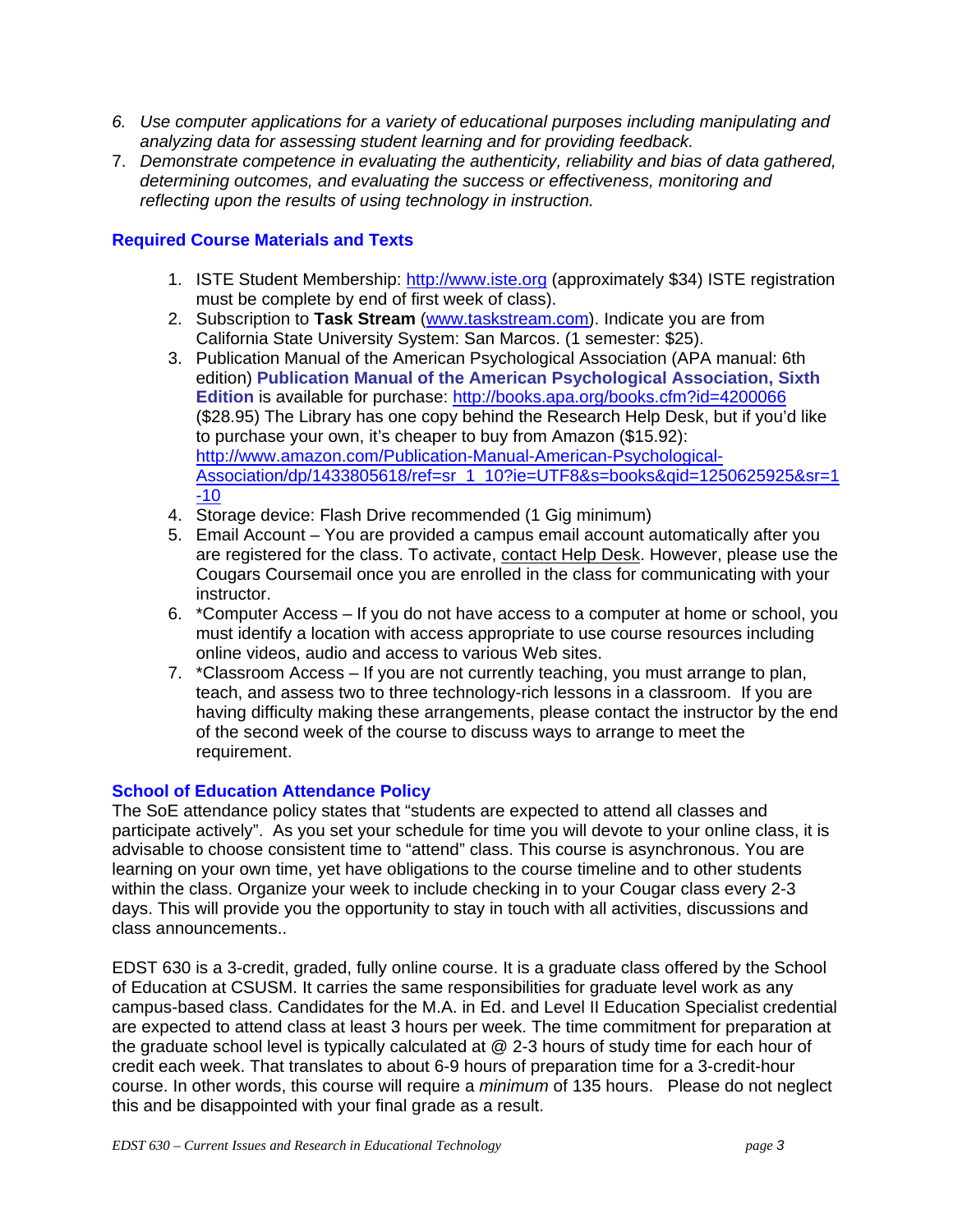"Please call or email the instructor when you are unable to attend class or when you will be late"—*for this online class, this may apply to your small group meetings with colleagues.* It is the policy of the CSUSM School of Education that any student who does not sign into the course for 80% or more of class time may not receive a passing grade for a course. All online time is recorded, including articles and assignments read, conversations on discussion board and chat room, plus course mail and assignment submission time.

*Modules begin on Tuesday each week and end on Monday of the following week.* 

# **Students with Disabilities Requiring Reasonable Accommodations**

Students with disabilities who require reasonable accommodations must be approved for services by providing appropriate and recent documentation to the Office of Disable Student Services (DSS). This office is located in Craven Hall 4300, and can be contacted by phone at (760) 750-4905, or TTY (760) 750-4909. Students authorized by DSS to receive reasonable accommodations should meet with their instructor during office hours or, in order to ensure confidentiality, in a more private setting.

# **CSUSM Academic Honesty Policy**

"Students will be expected to adhere to standards of academic honesty and integrity, as outlined in the Student Academic Honesty Policy. All written work and oral presentation assignments must be original work. All ideas/materials that are borrowed from other sources must have appropriate references to the original sources. Any quoted material should give credit to the source and be punctuated with quotation marks.

Students are responsible for honest completion of their work including examinations. There will be no tolerance for infractions. If you believe there has been an infraction by someone in the class, please bring it to the instructor's attention. The instructor reserves the right to discipline any student for academic dishonesty in accordance with the general rules and regulations of the university. Disciplinary action may include the lowering of grades and/or the assignment of a failing grade for an exam, assignment, or the class as a whole."

Incidents of Academic Dishonesty will be reported to the Dean of Students. Sanctions at the University level may include suspension or expulsion from the University.

# **Plagiarism**

As an educator, it is expected that each student will do his/her own work, and contribute equally to group projects and processes. Plagiarism or cheating is unacceptable under any circumstances. If you are in doubt about whether your work is paraphrased or plagiarized see the Plagiarism Prevention for Students website http://library.csusm.edu/plagiarism/index.html. If there are questions about academic honesty, please consult the University catalog.

# **Postings Policy (Value Added Model)**

When replying to a posting by another student, instructor, or guest in online discussion boards or forums, your reply MUST begin with the name of the person who posted the previous message. Your response MUST address one of the following: **give an example** of what the prior post had described; **provide a different perspective** of the topic posted; OR **expand upon the idea** posted in the message by including more detail and depth. The instructor will provide feedback in the first few modules to support understanding of this concept. You will be asked to measure this model later in the course.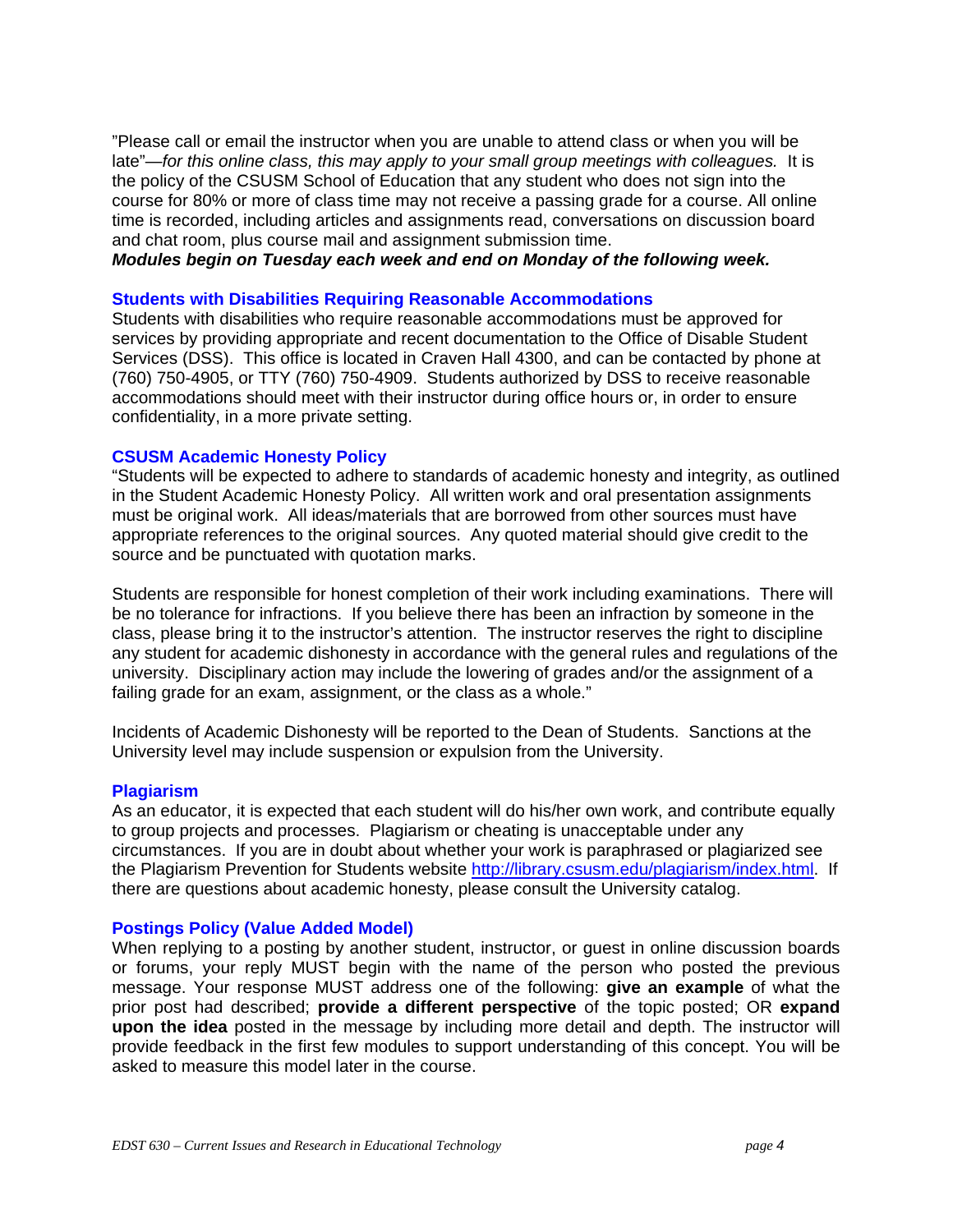#### **Participation**

To be successful in this class, you will need to use an up-to-date computer and operating system that has the ability and speed to use Cougar Courses, play sound files and movie clips. It is **your responsibility to check these capabilities out ahead of time** and have a plan to identify a facility or location where you have access to allow these technical capabilities during the course (CSUSM provides access on campus computers). Note that all assignment documents MUST be able to be opened in Microsoft Office (Word in .doc format or Excel in .xls format). Files may be created using Web 2.0 tools and downloaded in Word format for submission (ex: Google Docs).

 as soon as possible. For EDST 630 online, keep in mind that all online activity is automatically logged and recorded. This is absolute data, which will result in a score based upon specific activity in the course. Leaving your computer logged on to 630 overnight will record in the course (and be flagged) as inactive, non-participatory hours. The following guidelines will apply: you must be active in online coursework including email, discussions and activities at least twice weekly, or you cannot receive a grade of A or A-; if you are inactive for one week or more, you cannot receive a grade higher than B-. If you have extenuating circumstances, you should contact the instructor

# **Assignment Questions**

There is a Question section in the Discussion area of Cougar Courses. This section is included to allow everyone the benefit of having access to instructor responses and for learners to support each other as a community in responding to help requested by someone in the class. Please review the posted questions and replies before posting your question(s) or contacting the instructor about a problem. Instructor will generally respond to posts within 48 hours.

#### **Announcements**

The instructor posts announcements periodically to update students with important information, communication about assignments and reminders about dates or tasks. These announcements will appear when you login to Cougar courses. You can review the announcements by clicking on the Announcement link on the menu. Notice of a new module release is posted on the Course Content (menu) page each week.

## **Cougar Courses Help**

Call the CSUSM help desk. Their location and hours are listed on the web: http://www.csusm.edu/iits/sth/

Be sure to leave a phone number and/or email if you leave a message regarding a problem you are having. They can help with all technical aspects of Cougar Courses environment such as posting, submitting assignments, accessing materials. They cannot answer questions about the assignment requirements. Be sure to use the Help Desk, there are very supportive of your success.

# **National Board for Professional Teaching Standards (NBPTS)**

All courses within the CSUSM masters program are intended to provide a comprehensive professional development experience. Teachers pursuing National Board Certification will find the SoE assessment process, including requirements for portfolio completion, particularly helpful. Regardless of whether or not National Board Certification is sought and achieved, by the time teachers complete the program they will have made and documented significant accomplishments, which will be reflected in their practice.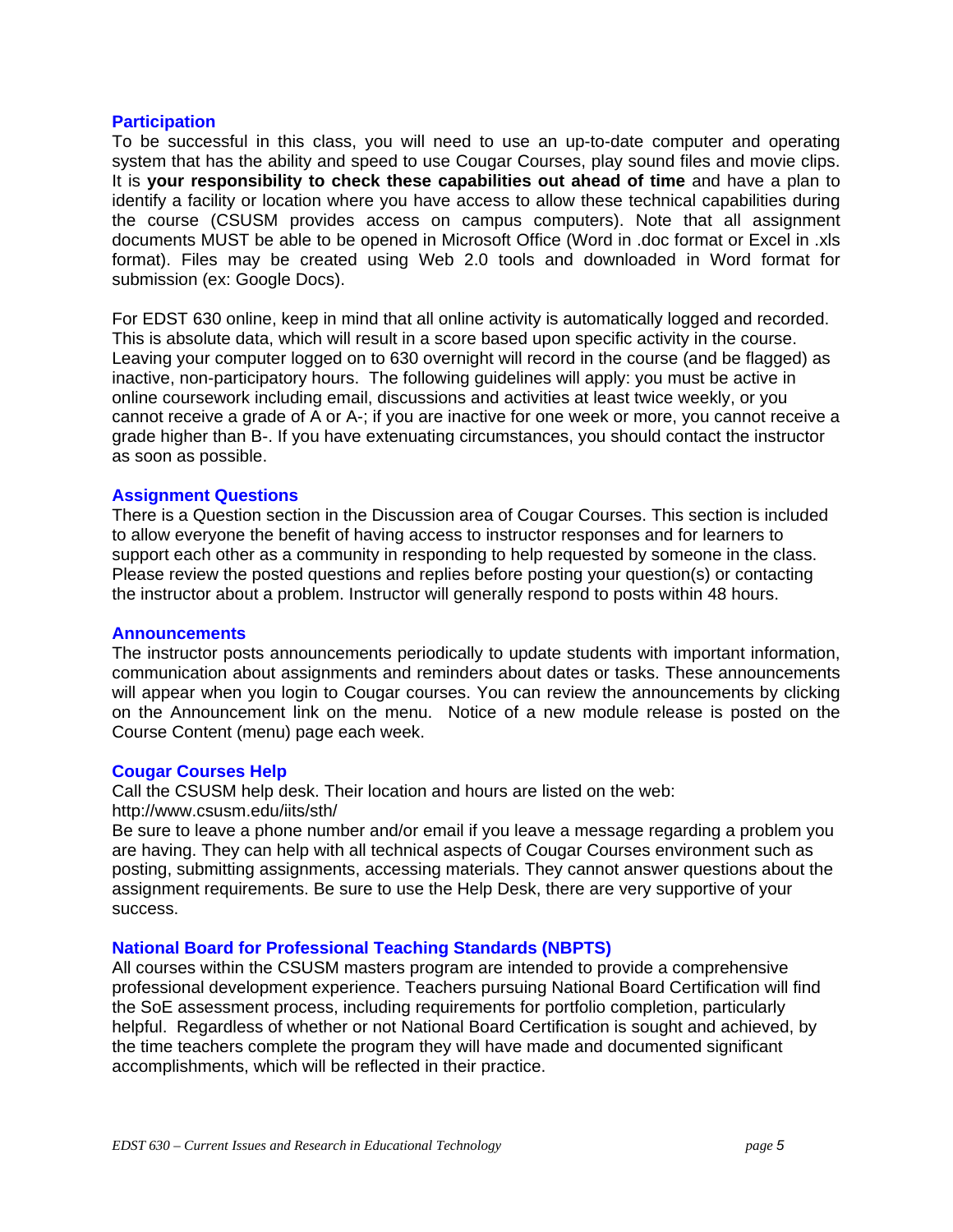<span id="page-5-0"></span>The National Board for Professional Teaching Standards' (NBPTS) five core propositions that are reflected in some courses of the SoE masters program. The concepts in the five propositions are the heart of the National Board's perspective on what teachers should know and be able to do. They help frame the core experiences and activities that enable teachers to demonstrate a high level of knowledge, skills, dispositions, and commitments described by these propositions. They provide the foundation for all standards and assessment. These propositions are:

- 1) Teachers are committed to students and their learning;
- 2) Teachers know the subjects they teach and how to teach those subjects to students;
- 3) Teachers are responsible for managing and monitoring student learning;
- 4) Teachers think systematically about their practice and learn from experience; and
- 5) Teachers are members of learning communities.

CSUSM masters students will be exposed in to elements required for National Board's high and rigorous standards through the completion of assignments in this course and through their portfolios that provides evidence of teaching practice, student product samples, and through written commentaries that document and reflect their actions. These sources of evidence serve as a lens for what teachers do and think about their practice.

The EDST 630 course activities focus on content knowledge as well as age-appropriate and content-appropriate strategies that teachers may use for teaching subject matter using technology tools. Students will demonstrate their knowledge by responding to topics and readings that address critical issues of change and by completing a culminating digital portfolio of their work. Course objectives that align with (NBPTS) indicate that all students will show evidence of the following:

- A commitment to students and their learning.
- Knowledge of the subjects they teach and how to teach them.
- The demonstration of management and monitoring of student learning.
- Thinking systematically about their practice and learning from experience.
- Involvement as members of learning communities.
- Reflection on practice through completion of a digital portfolio addressing standards.

# **Grading Standards**

In order to successfully complete this course, assignments must be completed with at least an acceptable level noted on assignment rubrics. In addition to the assignments described below, performance assessment will be on student's ability to perform tasks using a variety of software.

Assignments are due when noted on the Calendar of our course and/or under the Assignment link. Points will be deducted for late entries. After one week assignments will not be accepted.

All assignments should be based on thoughtful reflection and at a graduate level, and submitted only after proof reading and final editing (use spell and grammar check to assist you).

Contact instructor in advance of any extended absence online or for a synchronous class or group meeting or if you become behind in the weekly module activities. You should suggest a timeline for how you will make up missed sessions or alternative assignments when appropriate.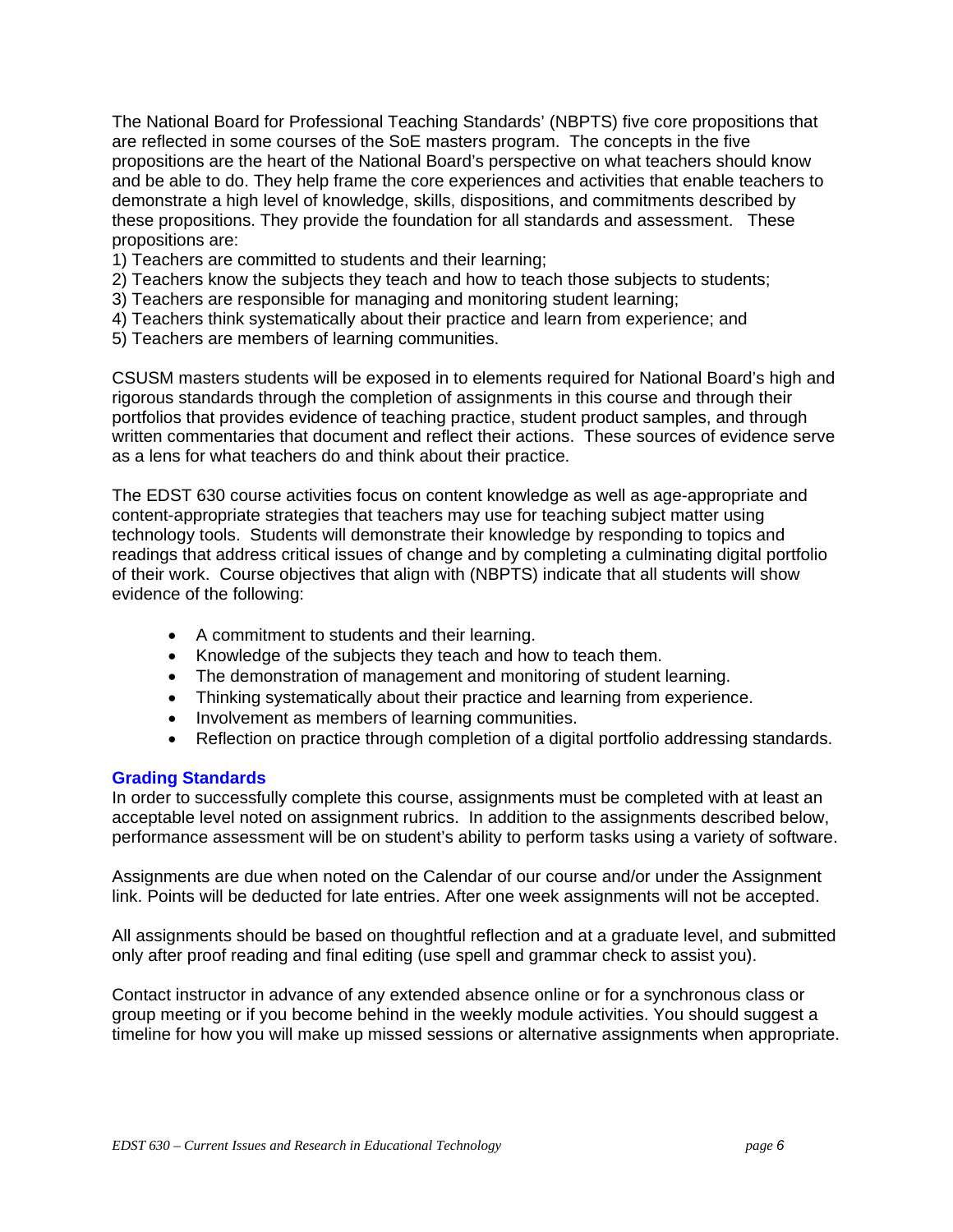Grading of written assignments will be based on adherence to the assignment, evidence of revision, clarity, coherence, and legibility in edited text. Points are deducted for spelling and/or grammar errors and/or missing elements, depth or accuracy.

Remember to cite all information obtained from others completely in APA (6<sup>th</sup> Edition)\*\*NOTE NEW EDITION\*\*. References are also required.

# **Graduate Writing Requirements**

The California State University maintains a Graduation Writing Assessment Requirement (GWAR) for master's students, to be completed before Advancement to Candidacy can be approved. A student may satisfy the graduate writing requirement in one of two ways: an acceptable standardized test score, or a paper that receives a passing score as described in the GWAR rubric. Toward the goal of providing opportunity for graduate students in the School of Education to satisfy the writing requirement, all papers in all graduate classes must adhere to the rules of style (for writing and format style) detailed in the Publication Manual of the American Psychological Association, 6th Ed. (2009). This is a required textbook for all CSUSM SoE graduate courses.

California State University San Marcos has adopted an all-university writing requirement. In each course, students are required to **write at least 2500 words** in essays, exercises, papers and examinations. The portfolio is a large part of this writing assessment. Effective feedback on analytical, professional and creative writing can catalyze incremental leaps in the development of written communication skills. It can also help you cultivate the level of writing appropriate to graduate-level work and written communications within the teaching profession. I am able to provide limited feedback to challenges with grammar or spelling, offer examples of how to revise, and help you understand and practice common punctuation marks. However, my main focus will be on content. I will expect you to conduct your own careful editing and have others read and help you revise before submitting each written assignment.

To better prepare you for the job market through the preparation of a professionally constructed portfolio, before you submit any assignment to me, please carefully read and edit all written work to check grammar, punctuation, sentence structure, and readability. I advise you to take the initiative to go to the CSUSM Writing Center and/or select a peer to review and edit your work on a regular basis. Working together with a team of peer editors will both strengthen your writing as well as establish a support system that may be transferred to alternative workplaces.

|               | <b>Assignment</b>                                                 | <b>Description</b>                                                                                                                                                                                                                                                                                                                                                              | <b>Points</b> |
|---------------|-------------------------------------------------------------------|---------------------------------------------------------------------------------------------------------------------------------------------------------------------------------------------------------------------------------------------------------------------------------------------------------------------------------------------------------------------------------|---------------|
|               | Site Inventory                                                    | Student completes an Inventory of technology at their site and within<br>their district or campus community.                                                                                                                                                                                                                                                                    | 100           |
| $\mathcal{P}$ | Teaching a<br><b>Technology Skill</b><br>using a handout          | Students create a handout for a technology activity using screen<br>captures and step-by-step instructions. Topics are selected from a<br>list including such skills as: use of technology to analyze data, use<br>of rubrics, and other ways to assess student learning using<br>technology. A handout is created and distributed to all students in<br>the class via posting. | 100           |
| 3             | <b>Part I:</b> Identify a<br>topic of concern in<br>Ed.Technology | This student-centered assignment provides the opportunity for<br>students to select an issue of interest in educational technology,<br>research the issue from various perspectives and present findings to                                                                                                                                                                     |               |

# **Course Assignments**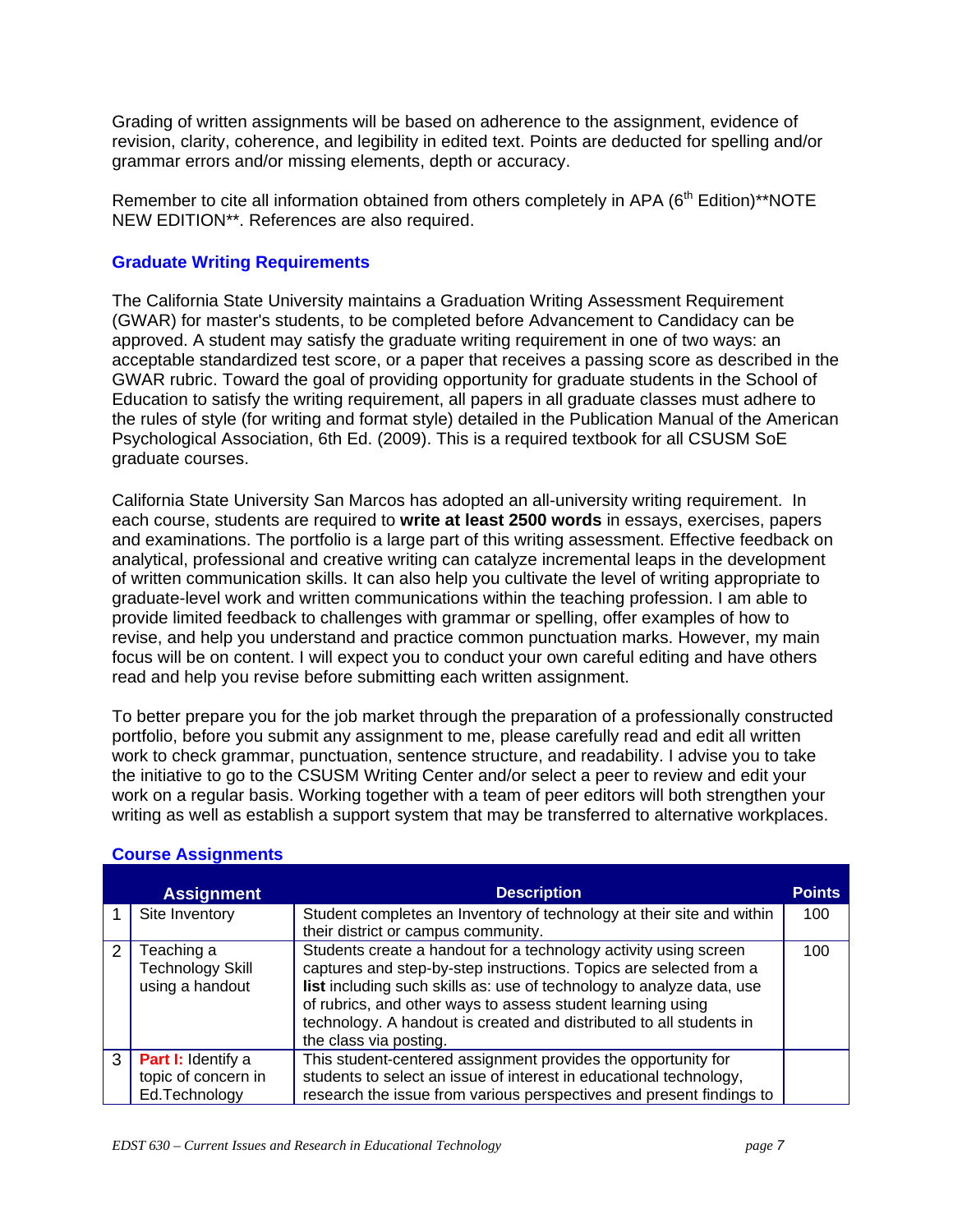|                | <b>Points</b><br><b>Assignment</b><br><b>Description</b>                                                                               |                                                                                                                                                                                                                                                                                                                                                                                                                                                                                                                                                                                                                                                                                                                                                                                                                                                                                                                            |      |  |
|----------------|----------------------------------------------------------------------------------------------------------------------------------------|----------------------------------------------------------------------------------------------------------------------------------------------------------------------------------------------------------------------------------------------------------------------------------------------------------------------------------------------------------------------------------------------------------------------------------------------------------------------------------------------------------------------------------------------------------------------------------------------------------------------------------------------------------------------------------------------------------------------------------------------------------------------------------------------------------------------------------------------------------------------------------------------------------------------------|------|--|
|                |                                                                                                                                        | the class. (see details under class presentation)                                                                                                                                                                                                                                                                                                                                                                                                                                                                                                                                                                                                                                                                                                                                                                                                                                                                          |      |  |
| 3              | <b>Part II: Annotated</b><br>Bibliography                                                                                              | Once your topic is identified, an annotated bibliography of readings<br>from your research is submitted. Findings are presented using<br>course Discussion Board. Group participation and reflection is<br>required as part of this assignment.                                                                                                                                                                                                                                                                                                                                                                                                                                                                                                                                                                                                                                                                            | 100  |  |
| 4              | <b>Information Literacy</b><br><b>Classroom Lesson</b><br>(Taught with<br>Students)                                                    | Students explore lessons and resources to support information<br>literacy skills for students, adapt or modify a lesson for their<br>classroom, teach the lesson, and reflect on outcomes.                                                                                                                                                                                                                                                                                                                                                                                                                                                                                                                                                                                                                                                                                                                                 | 100  |  |
| 5              | <b>Final Project:</b><br>Technology<br><b>Classroom Lesson</b><br>including a Rubric<br>(Final Project) -<br>(Taught with<br>Students) | Students design a technology-enhanced lesson (separate from<br>the Information Literacy Lesson) using an online tool in Task<br>Stream. Based on course experiences, they incorporate effective<br>strategies and applications appropriate for grade level and subject<br>area. They design a rubric for the lesson and work in groups to<br>exchange feedback to modify and strengthen the lesson.                                                                                                                                                                                                                                                                                                                                                                                                                                                                                                                        | 150  |  |
| 6              | <b>Digital Portfolio</b><br><b>Taskstream</b>                                                                                          | Students create an electronic portfolio to demonstrate they have met<br>course goals. The online portal (TaskStream) will be used for<br>reflections and artifacts that provide evidence related to each course<br>goal. This experience prepares teachers in the area of digital<br>portfolios encouraged by the National Board and provides reflection<br>and evidence related to meeting course objectives and goals.                                                                                                                                                                                                                                                                                                                                                                                                                                                                                                   | 150  |  |
| $\overline{7}$ | <b>Class Presentation</b>                                                                                                              | Study groups will demonstrate the ability to apply an online<br>environment (for instance Chat, Forum, discussion, Video<br>Conference, web pages, or various emerging Web2.0 tools, to<br>present their topic/research to the class. Group members will reflect<br>upon their experiences throughout the course and identify creative<br>elements to include in their presentation (grouping, questioning, time<br>blocks, management of discussions, and other strategies). An<br>agenda outline must be submitted to instructor in advance.                                                                                                                                                                                                                                                                                                                                                                             | 100  |  |
| 8              | Attendance and<br>Participation<br>(Lab points that<br>come in increments<br>of 10 are included<br>here as part of A &<br>P)           | Students are active participants Weekly in course discussions and<br>group activities online. The use of electronic communication in<br>Cougar courses are required for class activities. Attendance<br>(through online presence), participation, and timely access to online<br>activities are critical to success in the class.<br>The following guidelines will apply: you must be active in online<br>coursework including email, discussions and activities at least twice<br>weekly, or you cannot receive a grade of A or A-; if you are inactive<br>for one week or more, you cannot receive a grade higher than B-. If<br>you have extenuating circumstances, you should contact the<br>instructor as soon as possible.<br>It is the policy of the CSUSM School of Education that any student<br>who does not sign into the course for 80% or more of class time<br>may not receive a passing grade for a course. | 200  |  |
|                |                                                                                                                                        | <b>TOTAL POINTS</b>                                                                                                                                                                                                                                                                                                                                                                                                                                                                                                                                                                                                                                                                                                                                                                                                                                                                                                        | 1000 |  |

# **Grading Procedures**

Grading is calculated based the following percentages:

| $900 - 939 = A$<br>$940 - 1000 = A$<br>$870 - 899 = B +$ |
|----------------------------------------------------------|
|----------------------------------------------------------|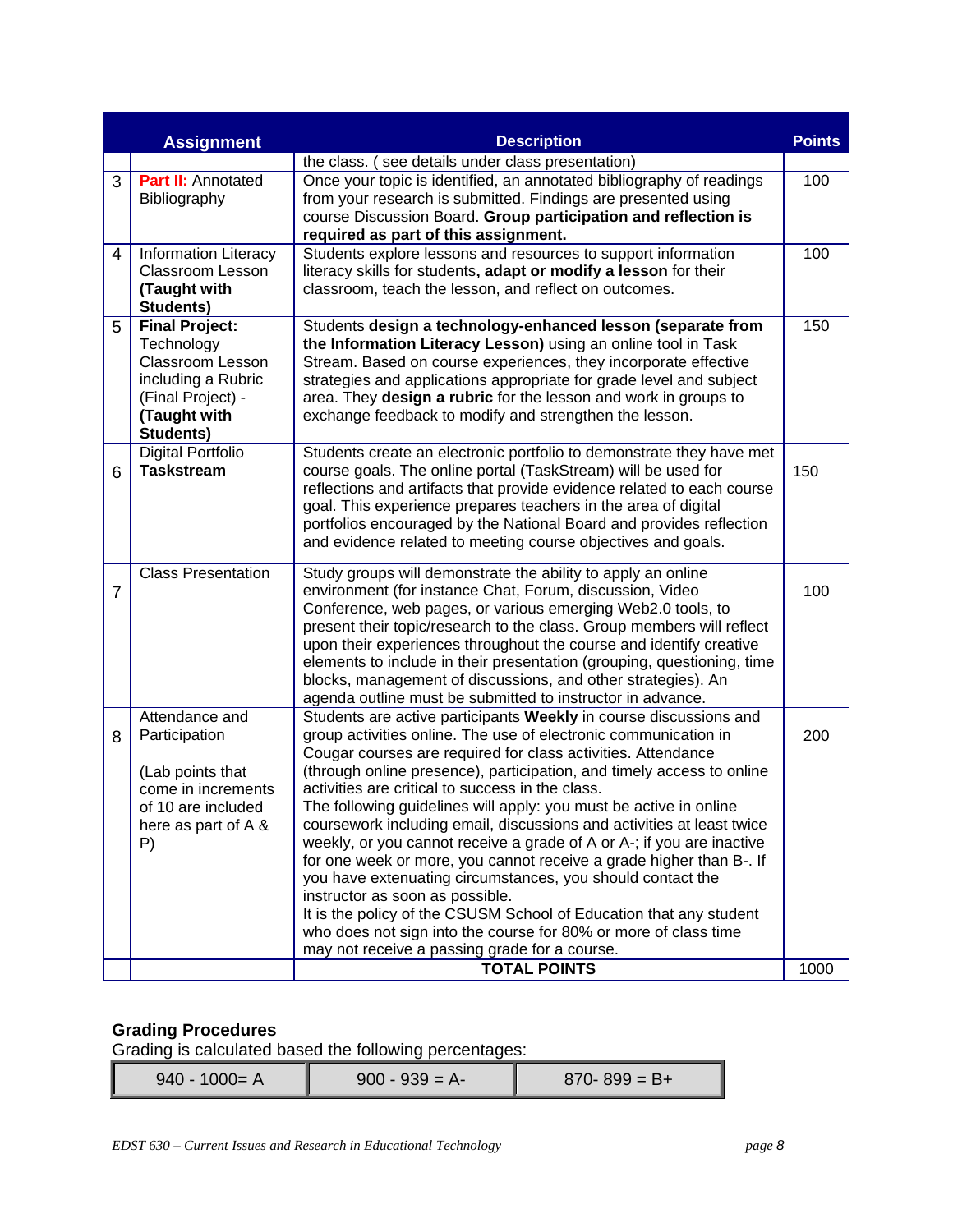| $840 - 869 = B$ | $800 - 839 = B$ | $770 - 799 = C +$ |
|-----------------|-----------------|-------------------|
| $740 - 769 = C$ | $700 - 739 = C$ | $670 - 699 = D$   |

**Late assignments will be penalized by a 5% deduction in points for each weekday late.** All assignments are due by 11pm on the day specified online. After two weeks, late assignments receive no credit. If extraordinary circumstances occur, please make an appointment with the instructor. Remember to communicate with instructor immediately about issues or problems.

# **EDST 630 Course Topics, Activities, Assignments due**

| Session          | Topic                                                                                                                            | Assignment Due - Please check Cougar Courses for<br><b>UPDATES</b>                                                                                           |
|------------------|----------------------------------------------------------------------------------------------------------------------------------|--------------------------------------------------------------------------------------------------------------------------------------------------------------|
| Week 1<br>8/29   | Introductions<br><b>Cougar Courses</b><br><b>NETS Standards</b>                                                                  | Campus ID<br>Join TaskStream-self enroll in SMTMA<br>Join ISTE                                                                                               |
|                  | Site Inventory                                                                                                                   | Intro Discussion Bd. (Lab/10 pts)                                                                                                                            |
| Week 2<br>9/6    | <b>Tech Skills Handouts</b><br>Social Bookmarks                                                                                  |                                                                                                                                                              |
| Week 3<br>9/13   | <b>Issues in Educational Technology</b>                                                                                          | Site Inventory (100 pts)                                                                                                                                     |
| Week 4<br>9/20   | Research on Issues using Library data<br>bases                                                                                   | Tech Skill Handout (100 pts)<br>(Note there are 3 expectations; 1. Submit handout 2.<br>Exchange handouts & try out 3. Feedback to other handout<br>authors) |
| Week $5$<br>9/27 | Begin work on DRF in Task Stream<br>Reply to responses in M4                                                                     | Demonstrate understanding of NETS in Task Stream (Goal 1<br>evidence) (Lab/10pts)                                                                            |
| Week 6<br>10/4   | Try 2 Tech Skills handouts<br>Select (Tech) Lesson #1 to analyze<br>Find at least 3 articles related to issues<br>(APA required) | Post link and summary of lesson #1 (Lab/10pts)                                                                                                               |
| Week 7<br>10/11  | <b>Information Literacy</b><br>Study Group synchronous CHAT<br>Select Lesson #2 (Information Literacy)<br>to teach               |                                                                                                                                                              |
| Week 8<br>10/18  | Mid-semester survey<br>Annotated Bibliography<br>CHAT GROUPS: Study Group meets in<br>CHAT to begin plans for presentation       | Submit outline of plan for presentation (Lab/10pts) Due 10/25                                                                                                |
| Week 9<br>10/25  | <b>Task Stream</b><br>• Lesson builder tools<br>• Rubric Wizard                                                                  | Task Stream- enter & reflect on Lesson #1 OR Lesson #2<br>(Lab/10 pts)<br>Annotated bibliography (100 pts)                                                   |
| Week 10<br>11/1  | Final project lesson plan<br>Select, teach and reflect on Technology<br>Lesson #3 for final Project. Share with<br>class.        | Information Literacy Lesson #2 Reflection. (100 pts)                                                                                                         |
| Week 11<br>11/8  | Prepare for group presentations<br>Meet in chat groups<br>Work on Task Stream                                                    | Final Project Technology lesson including rubric (150 pts)                                                                                                   |
| Week 12<br>11/15 | <b>Sharing lessons</b><br><b>Task Stream Portfolio</b>                                                                           | Final project technology lesson reflection                                                                                                                   |
| Week 13<br>11/22 | <b>Thanksgiving Week</b><br>TS portfolio                                                                                         | Finalize portfolio (150 pts) This is Thanksgiving week. You<br>may want to work ahead on this.                                                               |
| Week 14          | Each group gives a class presentation.                                                                                           | Class Presentation, concept maps & reflection (100 pts)                                                                                                      |

Anticipated Schedule for Fall 2011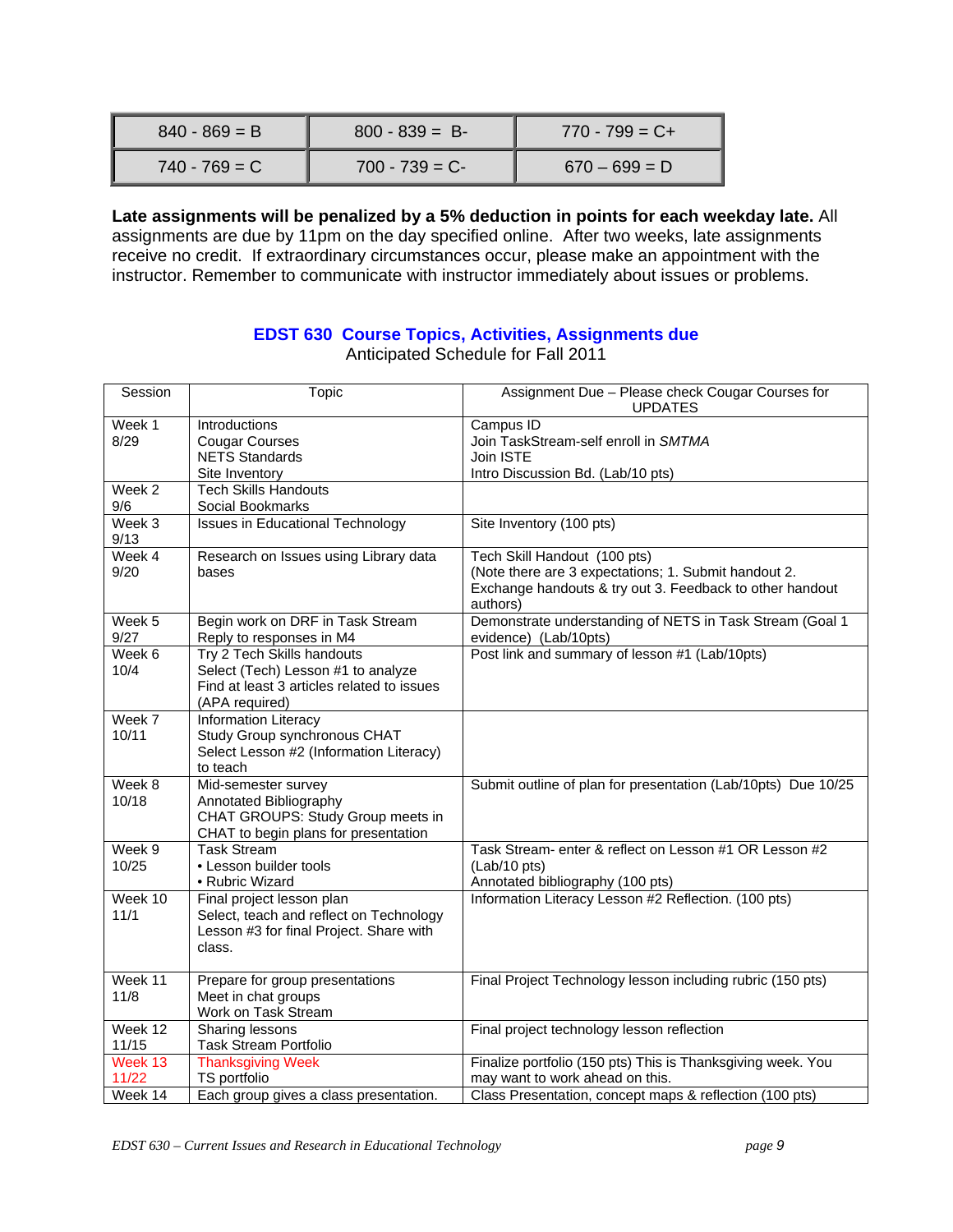| 11/29   | CHAT GROUPS                             |                                                             |
|---------|-----------------------------------------|-------------------------------------------------------------|
|         | Final edits/Task Stream                 |                                                             |
| Week 15 | <b>FINALS</b>                           | Assure completion of TS Portfolio by Dec. 9 <sup>th</sup> . |
| 12/6    | Note - this is a shortened module. Only | l Course Evaluation                                         |
|         | two items due.                          | All work must be submitted by Friday 12/9                   |

# **Web Site Resources:**

CSUSM Library: http://library.csusm.edu/ TaskStream: http://www.taskstream.com International Society for Technology in Education: http://www.iste.org NETS Standards: http://cnets.iste.org National Board for Professional Teaching Standards: http://www.nbpts.org/ APA Guide http://lib2.csusm.edu/subject‐guide/55#pubman

Diigo http://www.diigo.com Thinkfinity http://www.thinkfinity.org/ Center for Applied Research in Educational Technology: http://caret.iste.org Apple Learning Interchange: http://www.ali.apple.com 21<sup>st</sup> Century Literacies by Grade Level: http://www.kn.pacbell.com/wired/21stcent/

# **Information Literacy Lesson Plan Resources**

Overview /Teacher Planet This site features research from UCLA that frames Information Literacy within four components: Information, Multicultural, Media and Visual. http://www.sites4teachers.com/links/redirect.php?url=http://www.kn.pacbell.com/wired/2 1stcent/information.html

Lesson Plans http://www.informationliteracy.org/

Lesson Plans/Resources for School Librarians and educators http://www.sldirectory.com/libsf/resf/libplans.html

# **Lesson Plans that Incorporate Technology**

Thinkfinity \_ Inclusive educational site with many lesson plans, activities and resources http://www.thinkfinity.org/

Discovery Education http://www.discoveryeducation.com/teachers/

Good Example: Children Around the World